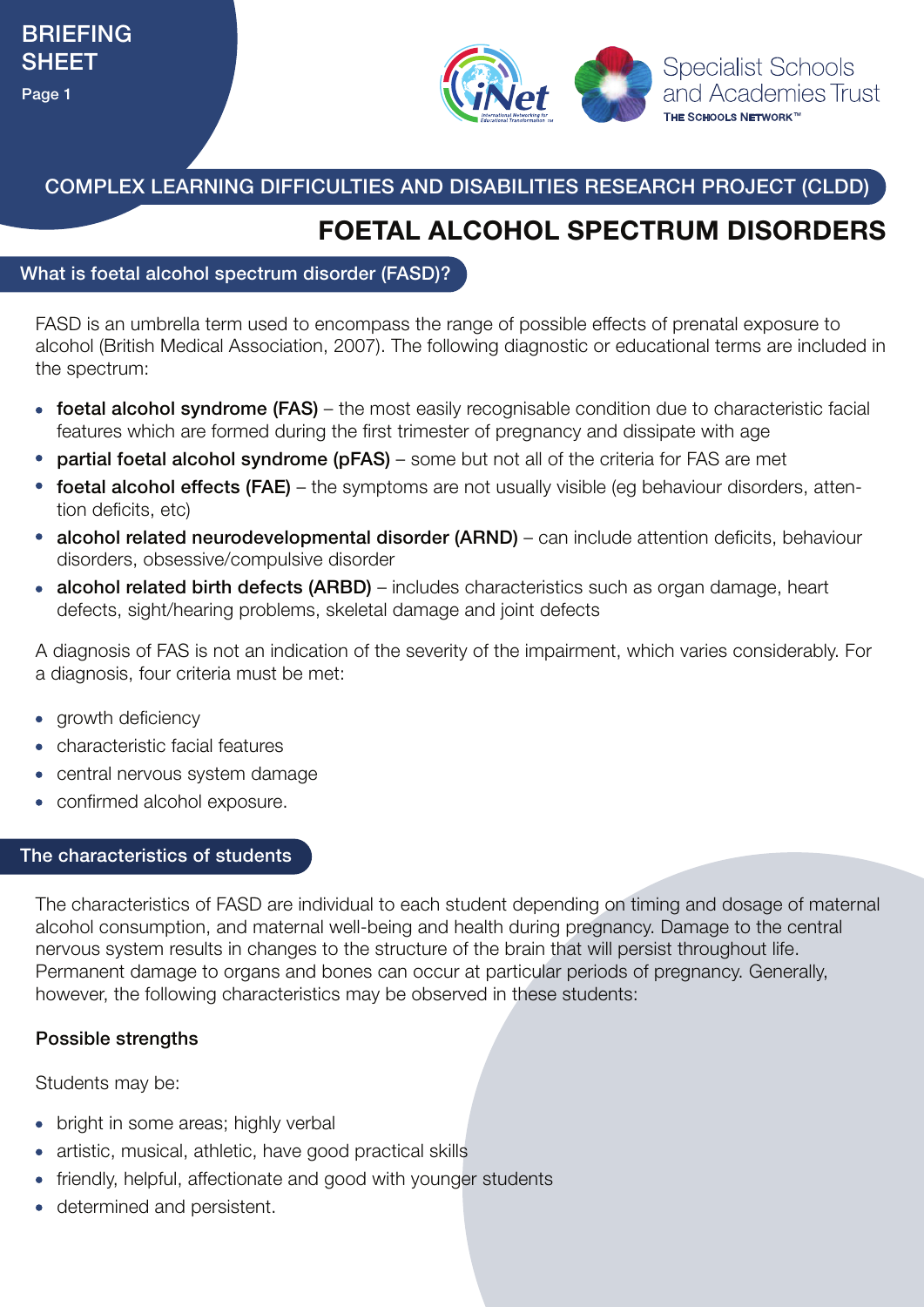

COMPLEX LEARNING DIFFICULTIES AND DISABILITIES RESEARCH PROJECT (CLDD)

# **FOETAL ALCOHOL SPECTRUM DISORDERS**

### Likely difficulties

Students may:

- be easily influenced by others
- have difficulty predicting and understanding the consequences of actions
- despite a good vocabulary, struggle to understand what is said to them
- have difficulty in separating fact from fantasy
- display behaviours which will need support, such as lying, stealing, temper tantrums
- have delayed physical, emotional and cognitive development (delayed developmental milestones)
- have poor impulse control, hyperactivity and poor memory
- experience sensory processing difficulties
- have social communication difficulties, particularly in the areas of interpreting the actions of others and in understanding how to respond in social situations; this is due to their impulsivity and lack of inhibition, and may lead to inappropriate sexual behaviour when older
- have dietary and feeding difficulties/small stature/health problems such as frequent and persistent colds, visual and hearing impairments.

#### Implications for teaching and learning

As a result of their disability, students may experience:

- memory problems; difficulty storing and retrieving information
- inconsistent performance (on and off days)
- impulsivity, distractibility, disorganisation
- ability to repeat instructions, but inability to put them into action
- difficulty with abstractions, such as maths, money management, time concepts
- cognitive processing deficits, so need time to take in information and to respond
- slow auditory pace (may only understand every third word of normally paced conversation)
- developmental lags (may act younger than chronological age)
- inability to predict outcomes or understand consequences.

#### Supporting students with FASD

- Have a safe, structured environment, where the student's difficulty in following verbal instruction is supported by visually presented material. If helpful, use screens or something similar to reduce the distraction around the area where they work. Keep instructions short and simple. 1.
- Support their independence and organisational skills by creating clearly defined areas of the classroom for specific activities; use labelling and general tidiness to help them to find what they need. 2.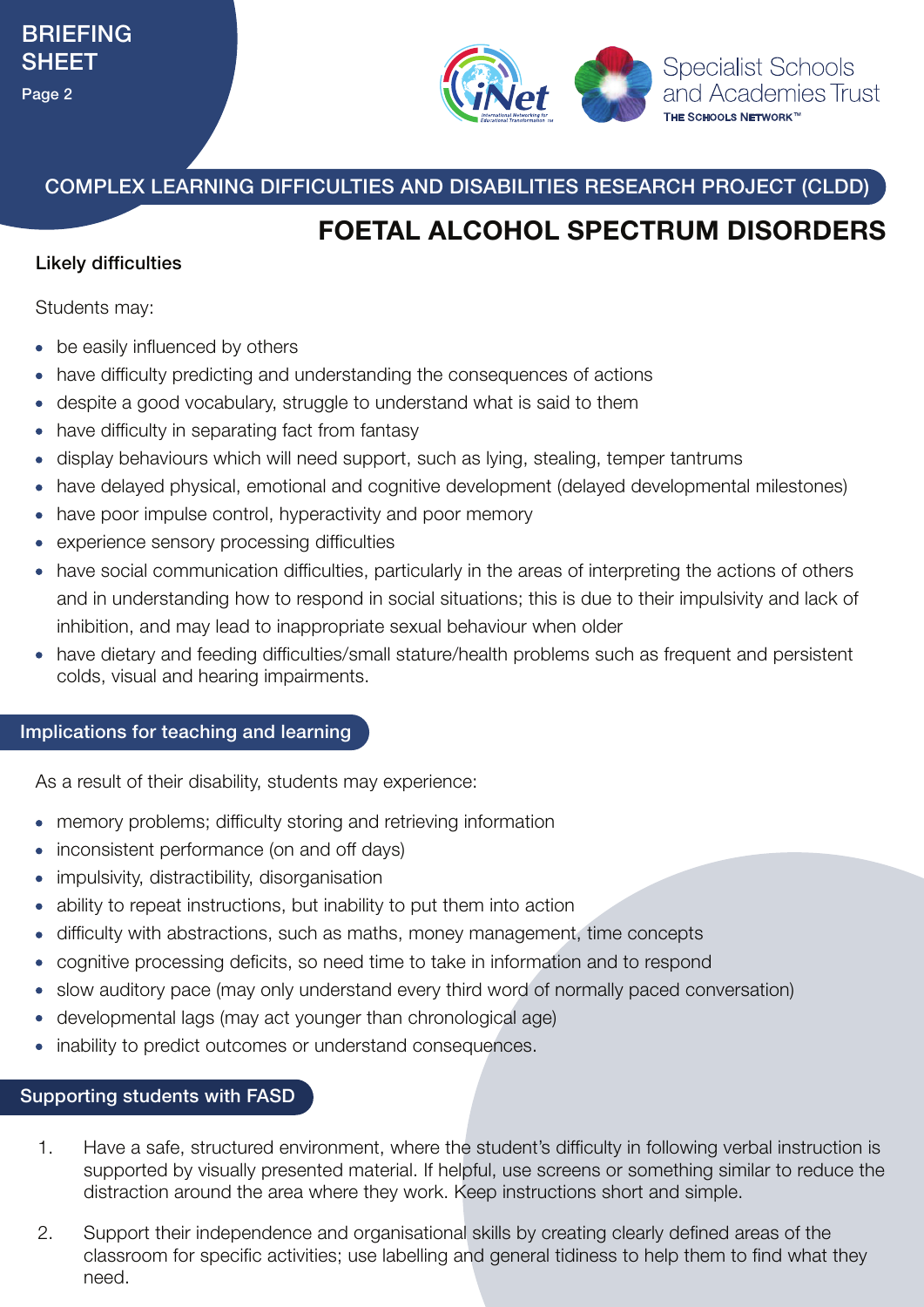

COMPLEX LEARNING DIFFICULTIES AND DISABILITIES RESEARCH PROJECT (CLDD)

## **FOETAL ALCOHOL SPECTRUM DISORDERS**

- 3. Have a set routine for carrying out their work, so they know what is expected of them.
- Allow them time to take in what is said and to form a response. Provide plenty of repetition to aid recall. 4.
- Check that they understand class and school rules and give them the chance to go over them regularly. 5.
- Provide plenty of encouragement and praise when they achieve. Use their strengths and interest to personalise learning and assist motivation. 6.
- Help them to understand their feelings and practice the vocabulary to express how they feel. (It is thought that up to 80% of children affected by FASD are with foster or adoptive families, and that some may have lived with a number of families before they are placed with adoptive families. These experiences may lead to impaired emotional understanding.) 7.
- 8. Maintain regular contact with home in order to give consistent messages and to provide support.
- The transition between primary and secondary education can be difficult for students with FASD, as they may already have had a number of changes in their lives. Try to ensure that there is a smooth transition and that support remains in place. 9.
- For teenagers, issues around emotions, friendships and sexual behaviour, independence and achievement can be difficult, particularly if family relationships are unusual. 10.

Other professionals (e.g. educational psychologists, therapists) may have helpful ideas to help the student learn. Families may also have ideas they would be happy to share, and may like to hear about what strategies work in the classroom. It will help the student if their family and the school work together.

Students with FASD need sensitive, empathetic staff who will personalise their learning to take account of their difficulties, which may affect sensory functioning, gross and fine motor skills, visual-motor, visual-spatial or visual-perceptual skills, attention and processing speed, expressive and receptive language; auditory and visual learning and memory, executive functioning, all of which are likely to impact on academic achievement. So, it is particularly important to use the students' strengths and interests in order to build self esteem and emotional resilience, and to improve long term outcomes across the curriculum and throughout life.

Blackburn (2010; Blackburn et al., 2010), through NOFAS-UK, the UK National Organisation on Fetal Alcohol Syndrome, has recently developed UK guidance and frameworks for the education of children and young people with FASD in association with schools which can be found on the organisation's website (www.nofas-uk.org).

### Key references

*A full reference list can be found on the Information Sheet relating to this topic.*

Blackburn, C. (2010) Facing the challenge and shaping the future for primary and secondary aged students with Foetal Alcohol Spectrum Disorders (FAS-eD Project). London: NOFAS-UK. [Online at: